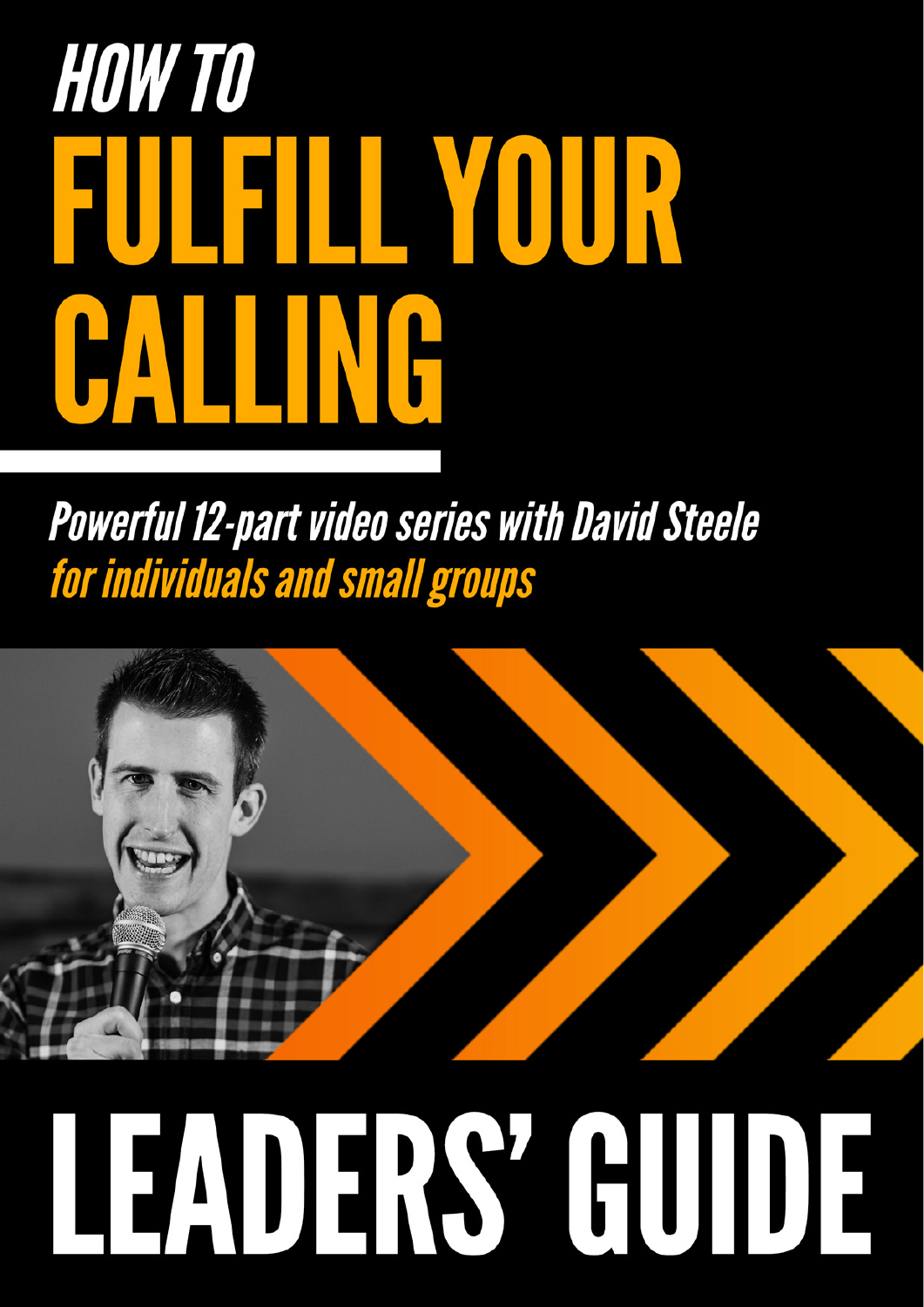

#### **EXAMPLE AND FOR LIMIT THE PLAN OF GOD FOR**<br>
YOUR LIFE TO WHAT YOU CAN ACHIEV YOUR LIFE TO WHAT YOU CAN ACHIEVE IN YOUR NATURAL ABILITY 111<br>77

Dear small group leader,

I'm delighted that you've discovered this video series and are considering sharing it with your small group. You and I have been called by Jesus to make disciples of all nations, teaching them to obey everything that He has commanded (Matt 28:19-20). This is the thing that will make the greatest difference in this world.

As you gather people to watch these 12 videos, you are not only fulfilling that calling but you are creating an incredible opportunity for others to be Equipped, Encouraged and Inspired to fulfill the unique call God has on their lives and to bear the fruit that He has called them to bear.

#### *You did not choose me, but I chose you and appointed you so that you might go and bear fruit—fruit that will last -* John 15:16

Be blessed as you embark on this life changing adventure!

David Steele Founder, Truth Planters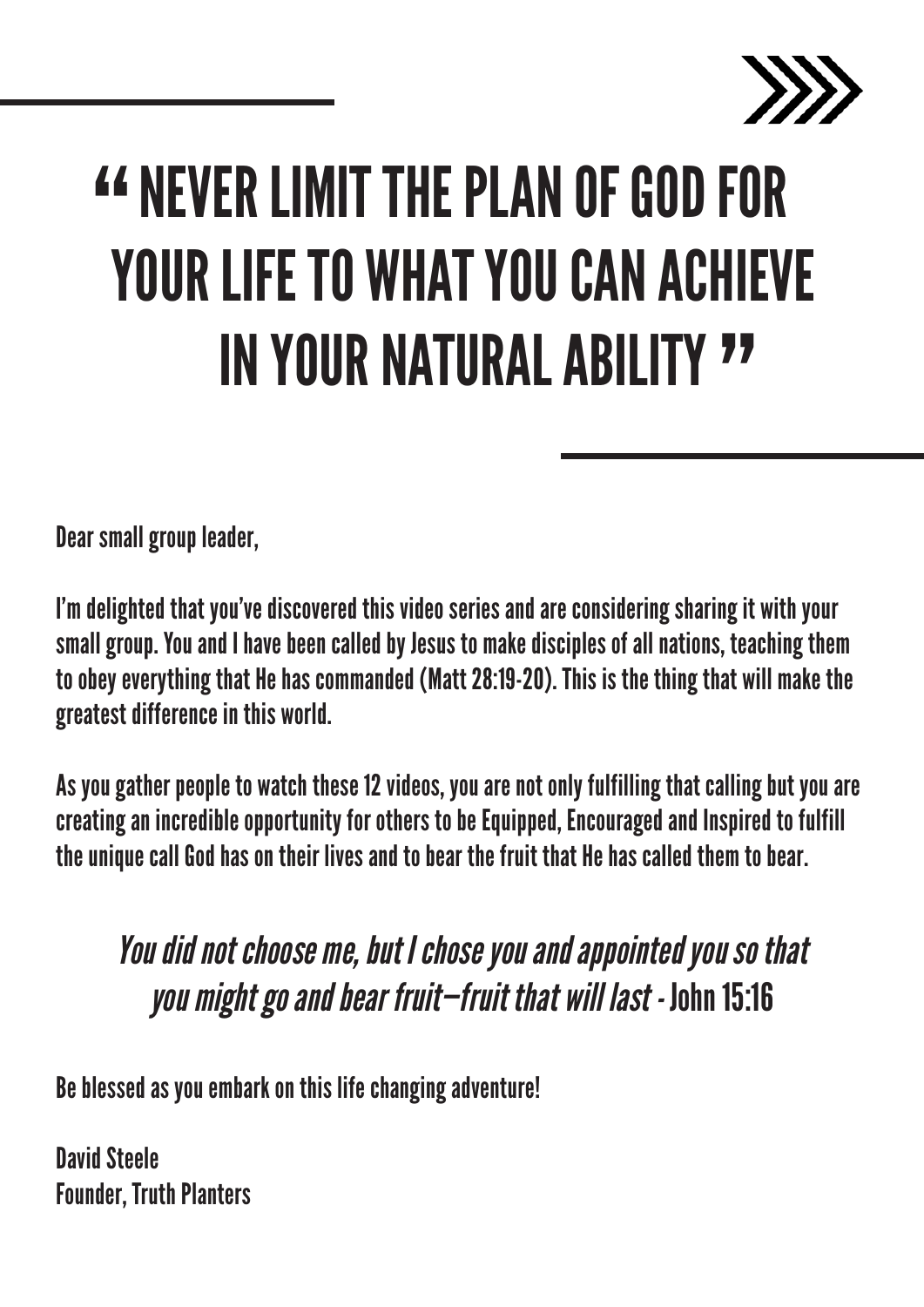### HOW TO FULFILL YOUR CALLING *Contents*

This guide contains group discussion questions for all 12 episodes: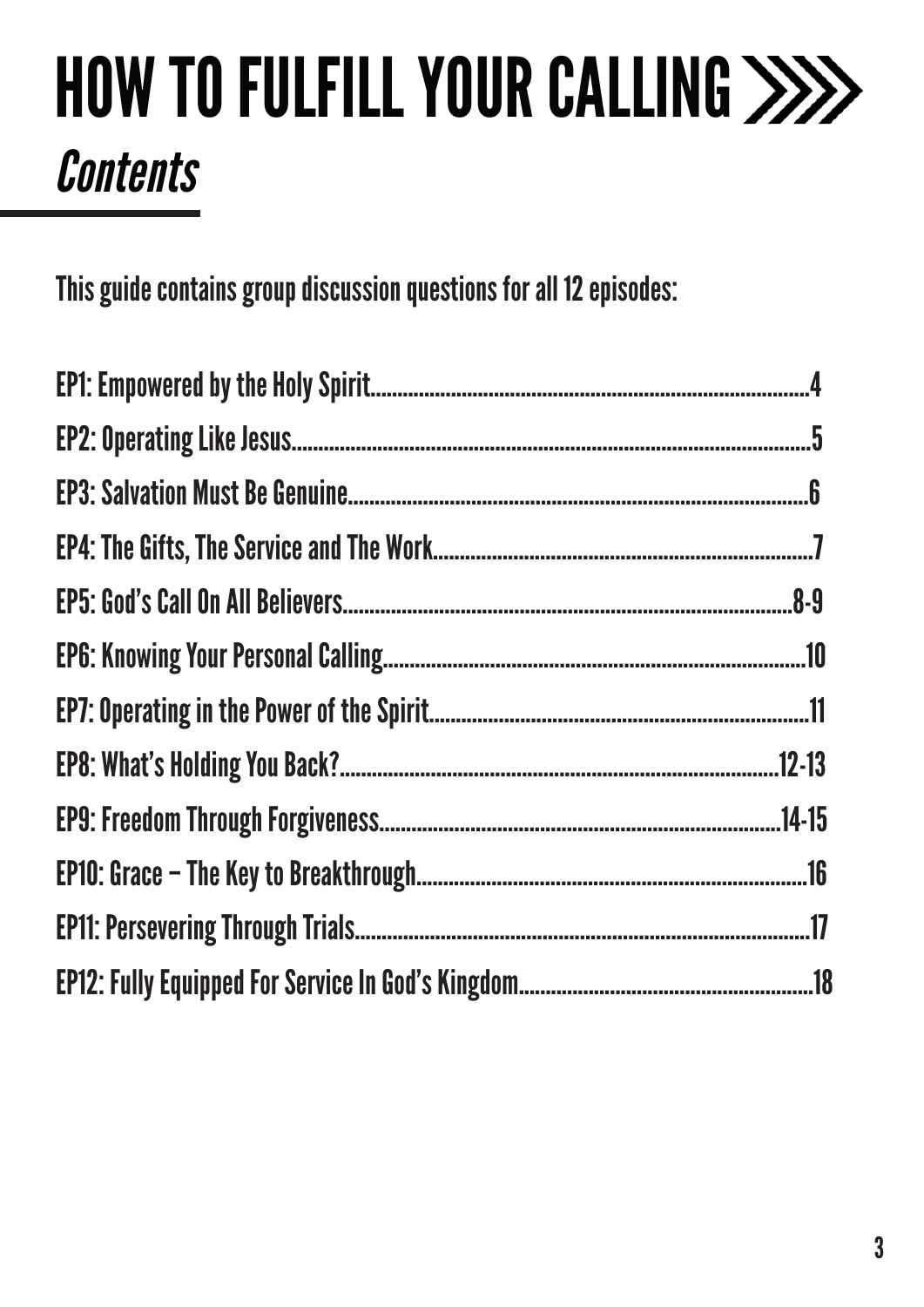### EPISODE 1 Empowered by the Holy Spirit

1. What do you think about the pattern God uses when He wants to achieve something on the earth?

2. Have you experienced God enabling you to do things that you could not do in your natural ability?

3. Do you think that God has a specific calling on every person's life? Can you think of any Bible verses that would confirm this?

4. As you watched the video, were you convicted that you may have been living your life in your natural ability? Do you think God might want to do much more through you?

#### SCRIPTURE - LUKE 24:49

*"I am going to send you what my Father has promised; but stay in the city until you have been clothed with power from on high."*

### *ACTION POINT*

Spend some time in prayer and release to God any plans you've made for your life that may not have been from Him. Say sorry for limiting Him to your way of thinking and ask Him to give you His vision for your life. Trust that He will empower you to do whatever He is calling you to.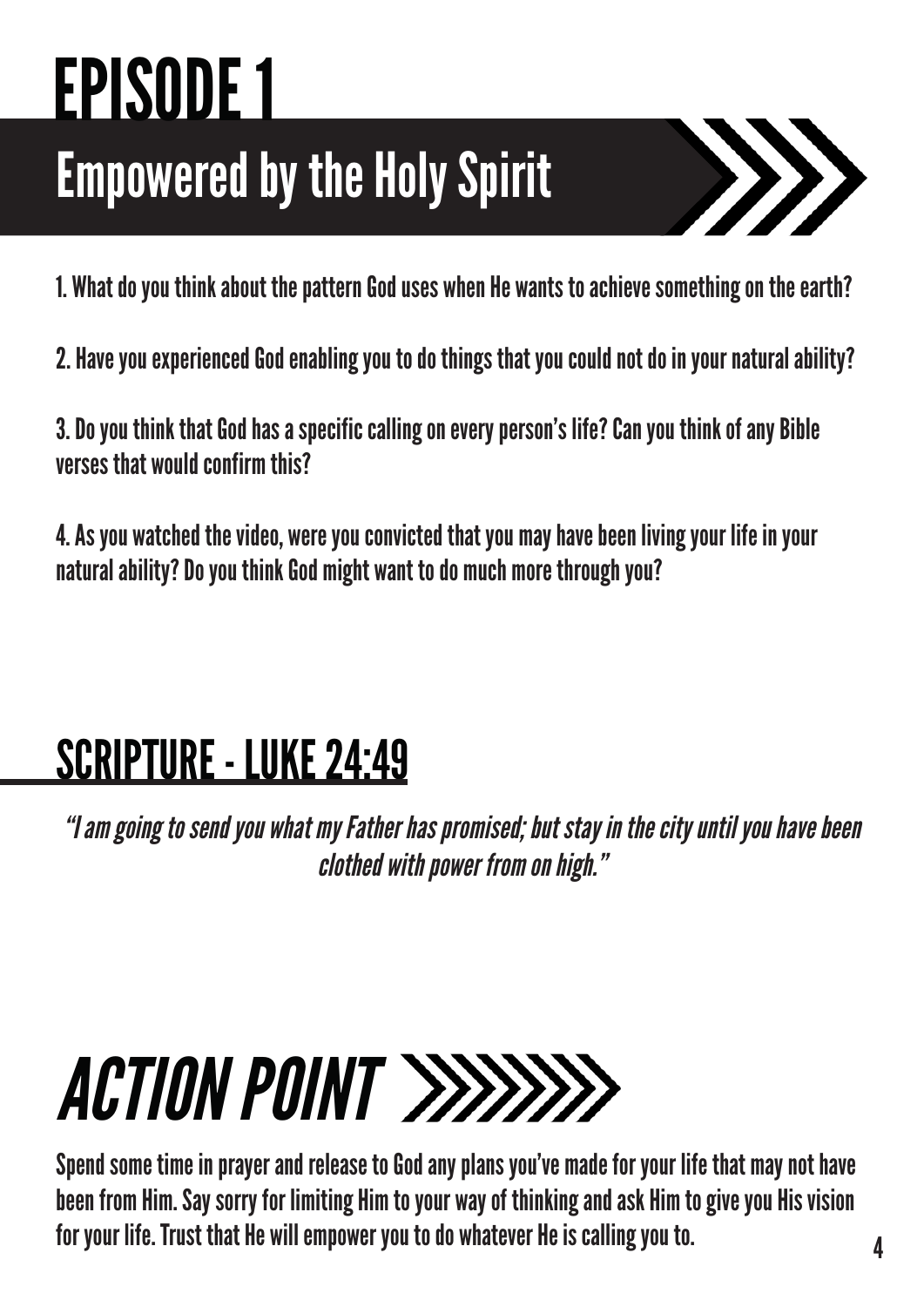### EPISODE 2 Operating Like Jesus



1. What do you think it means to "operate like Jesus" on a daily basis?

2. Do you remember a time when you were filled with the Holy Spirit? What was your experience and why do you think it was the baptism of the Holy Spirit?

3. Do you think the baptism of the Holy Spirit is a promise for all Christians, or just a special few?

4. Before watching this video, did you realise that Acts chapter 8 mentions a group of people who had believed in Jesus and been baptised in water but did not receive the Holy Spirit until Peter and John placed their hands on them?

5. What difference does the Holy Spirit make in a person's life? Can you think of any scriptures that speak about the Holy Spirit's role in our lives?

#### SCRIPTURE - ACTS 4:31

*After they prayed, the place where they were meeting was shaken. And they were all filled with the Holy Spirit and spoke the word of God boldly.*

### *ACTION POINT*

Make it a habit to wake up every morning and ask God to fill you with His Holy Spirit. Remind yourself daily that you can do nothing without Him, but that He is willing to empower you every day to live beyond your natural ability.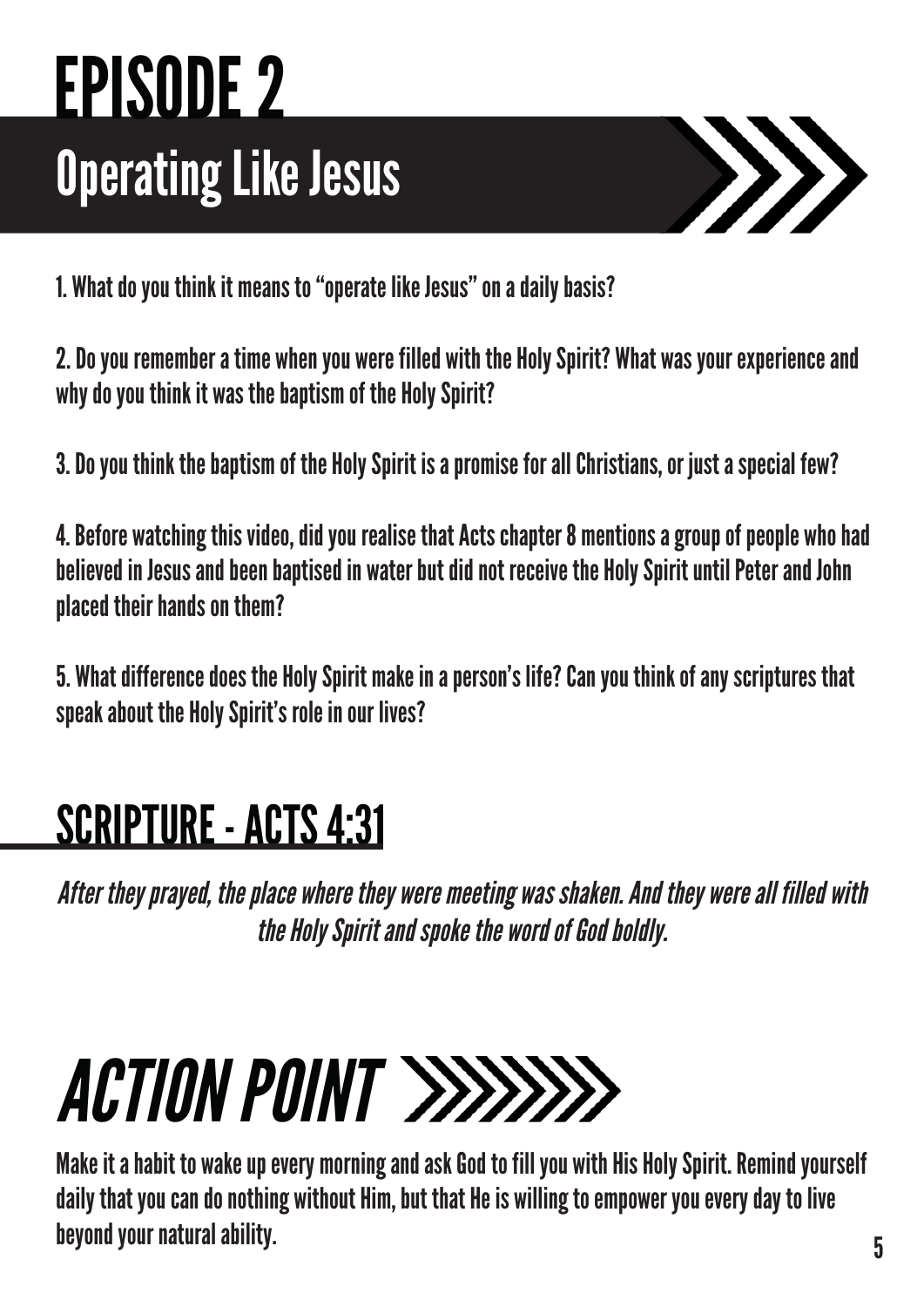#### EPISODE 3 Salvation Must Be Genuine



1. What most impacted you about Episode 3?

2. Are there parts of the gospel message that you understand more clearly after this teaching?

3. Did you pray the prayer with David at the end? Did you sense the presence of the Holy Spirit? What happened and what did you feel God was saying to you?

4. Could you explain the true gospel to a non-believer? Which parts might you find difficult to say? How do you think they might react?

5. Do you think there are people that you know who believe they are Christians but may have never accepted the true gospel?

#### SCRIPTURE - ACTS 4:11-12

*This Jesus is 'the stone you builders rejected, which has become the cornerstone.' Salvation exists in no one else, for there is no other name under heaven given to men by which we must be saved."*

### *ACTION POINT*

Make a list of people in your life that do not know Jesus. Commit to pray regularly for their salvation and ask God to help you to share the gospel with them if and when He leads you to do so.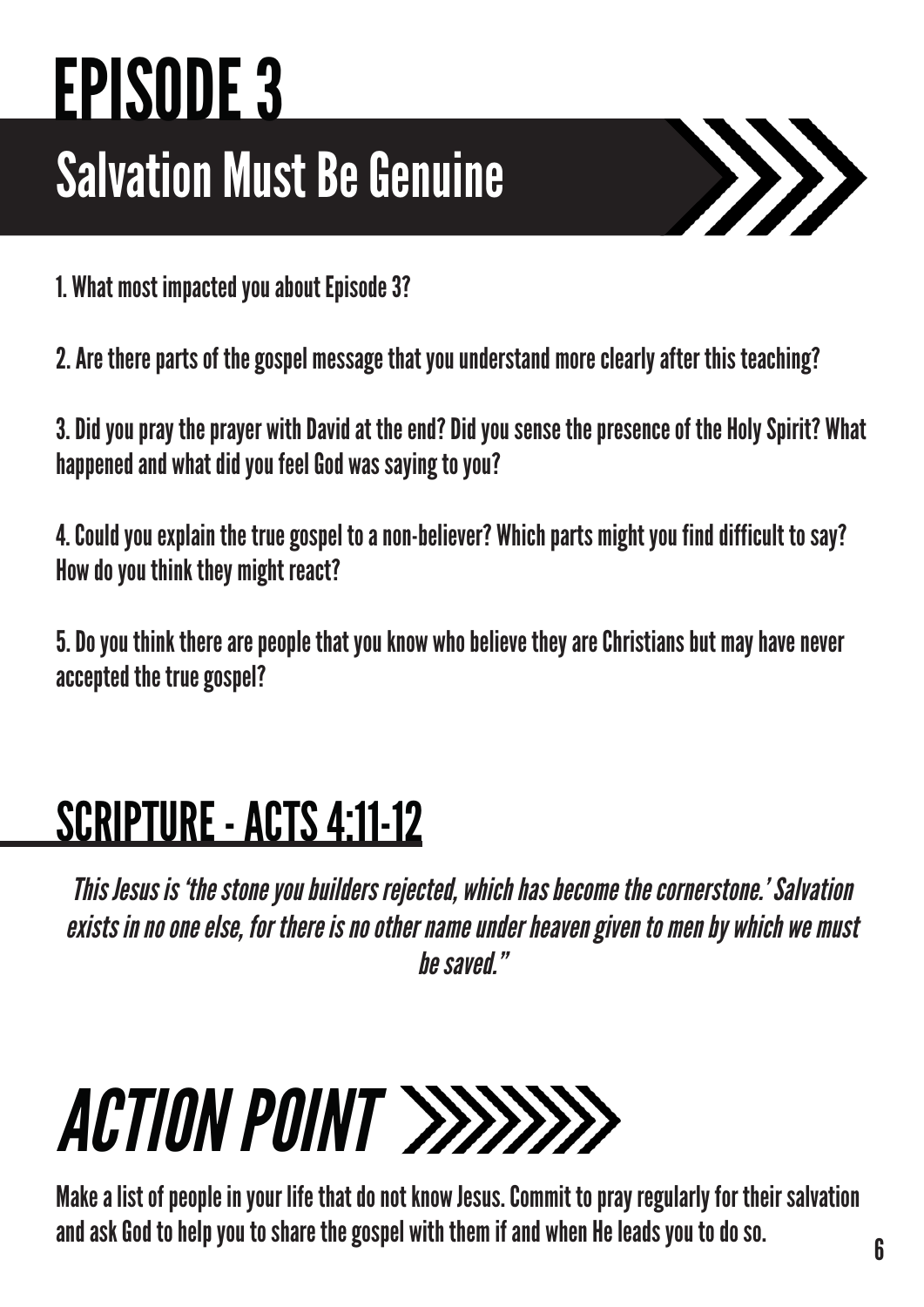### EPISODE 4 The Gifts, The Service and The Work

1. What are the three parts of the framework God uses to enable us to fulfill our calling and where does that appear in the Bible?

2. What are the differences between those three things?

3. Have you recognised any spiritual gifts in yourself or others that you know?

4. Do you have a sense of what your personal calling might be, and does that help you to make decisions about how to spend your time?

5. Have you ever experienced God opening a door for you?

#### SCRIPTURE - 1 CORINTHIANS 12:4-6

*There are different kinds of gifts, but the same Spirit distributes them. There are different kinds of service, but the same Lord. There are different kinds of working, but in all of them and in everyone it is the same God at work.*

### *ACTION POINT*

Ask God to reveal more to you about what He has called you to do. Ask Him to give you the gifts you will need and to help you recognise when He is opening a door for effective service, just like the Apostle Paul recognised in 1 Corinthians 16:8-9. Look for opportunities to use the gifts you already have in your daily life.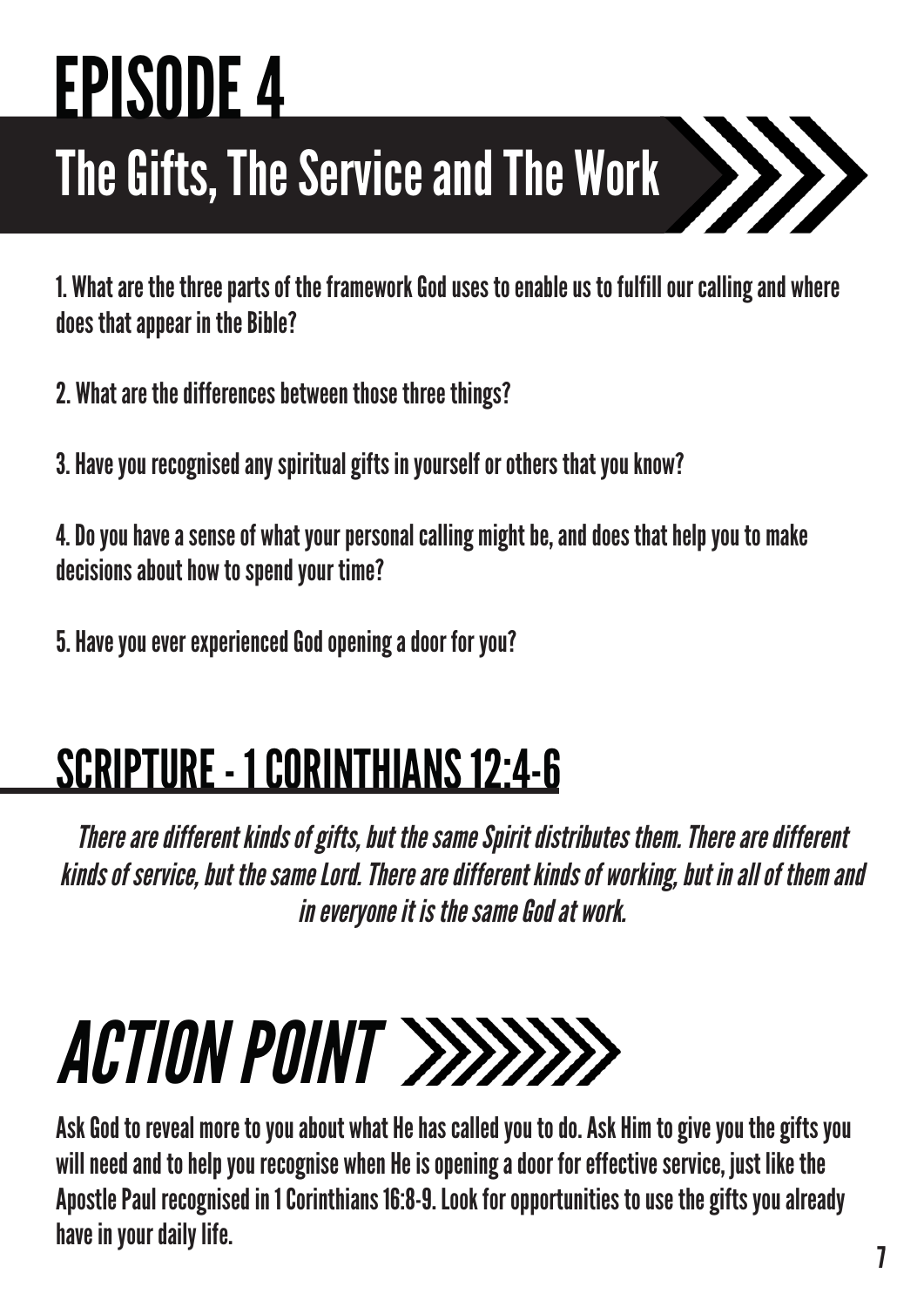#### EPISODE 5 God's Call On All Believers



In Episode 5, David spoke about 7 things that make up God's general calling on all believers. As you go through this list as a group, comment on which ones most stood out to you and why.

- 1. To know Him have an intimate, living relationship with God
- 2. To love the Lord your God with all your heart and to love others as yourself
- 3. To fulfill the Great Commission
- 4. To be sanctified
- 5. To suffer for doing good
- 6. To be at peace with the rest of the body of Christ
- 7. To give thanks in all circumstances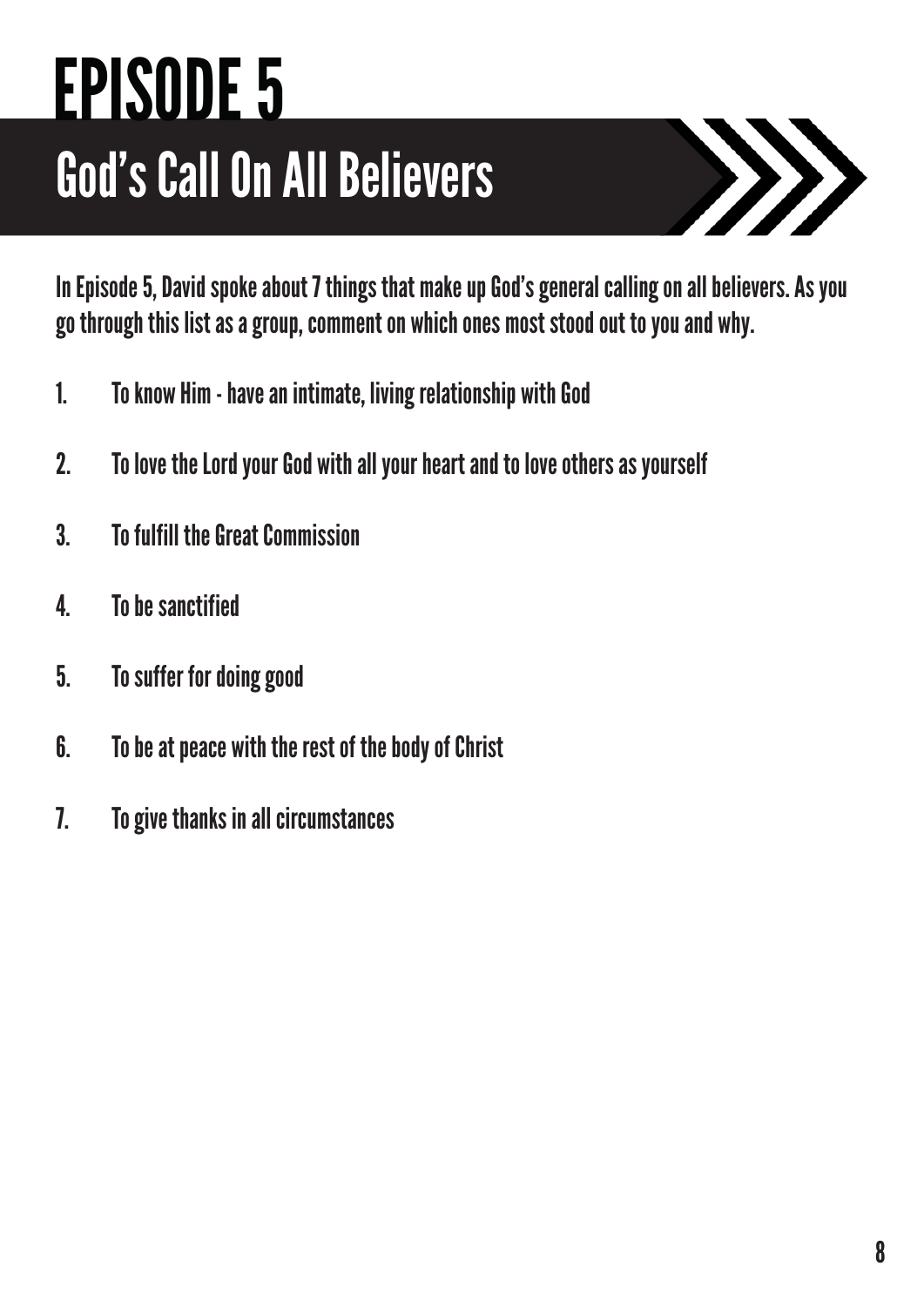#### EPISODE 5 Extra Questions

1. Do you think there are times in your life when you have neglected to nurture your intimate relationship with God? What can you do to change that?

2. Do you find yourself giving thanks in all circumstances, or are you prone to complaining? What can you do to remind yourself to be thankful?

3. Can you think of an area of your life that God has been sanctifying in the last few weeks? What do you feel He is asking you to change and have you experienced any progress?

4. Do you find it easy to live at peace with other Christians? Do you get easily offended, or are you quick to forgive?

#### SCRIPTURE - JAMES 4:8

*Come near to God and he will come near to you. Wash your hands, you sinners, and purify your hearts, you double-minded.*

### *ACTION POINT*

Make it a daily habit to spend time with God in prayer and in His Word. Ask Him questions, listen to His voice and remember that your primary calling is to have intimacy with Him. Let Him teach you, encourage you, strengthen you, convict you of sin, and develop the character of Christ in you as you commune with Him.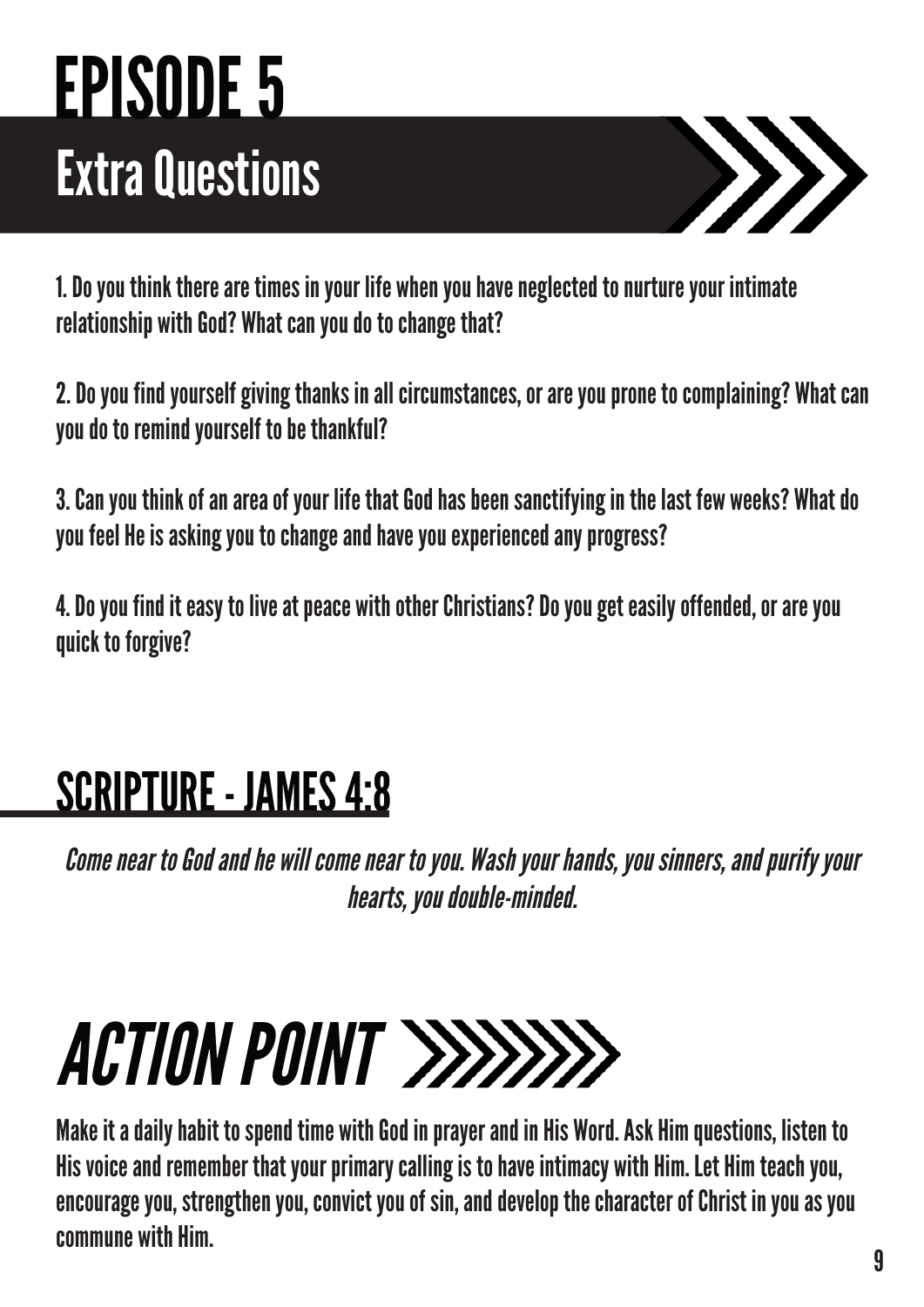### EPISODE 6 Knowing Your Personal Calling

1. Have you ever heard the voice of God? If your answer is yes: What did He say? How do you know it was Him? Did you write it down? Did you act on it?

2. Do you often find yourself 'inquiring of the Lord' before making decisions, or are you in the habit of making decisions based on your own logic and judgement?

3. Do you ever feel that God is asking you to do things that are too difficult for you? What do you think is the best way to handle this?

4. When God asks you to do something that doesn't make sense to you, do you find it easy to trust Him? What would you say to someone who feels God has spoken to them, but hasn't yet done what He's told them to do because they are struggling to trust Him?

#### SCRIPTURE - PSALM 119:105

*Your word is a lamp for my feet, a light on my path.*

### *ACTION POINT*

Take some time to listen to the Lord. Ask Him to speak to you regarding your calling or something He wants you to do in the near future. If you have an important decision to make, ask Him to speak to you through His Spirit and His Word and commit yourself to seeking wise counsel from at least two people during the next 5 days. Ask God to give you the strength you need to walk in obedience to whatever He is clearly showing you.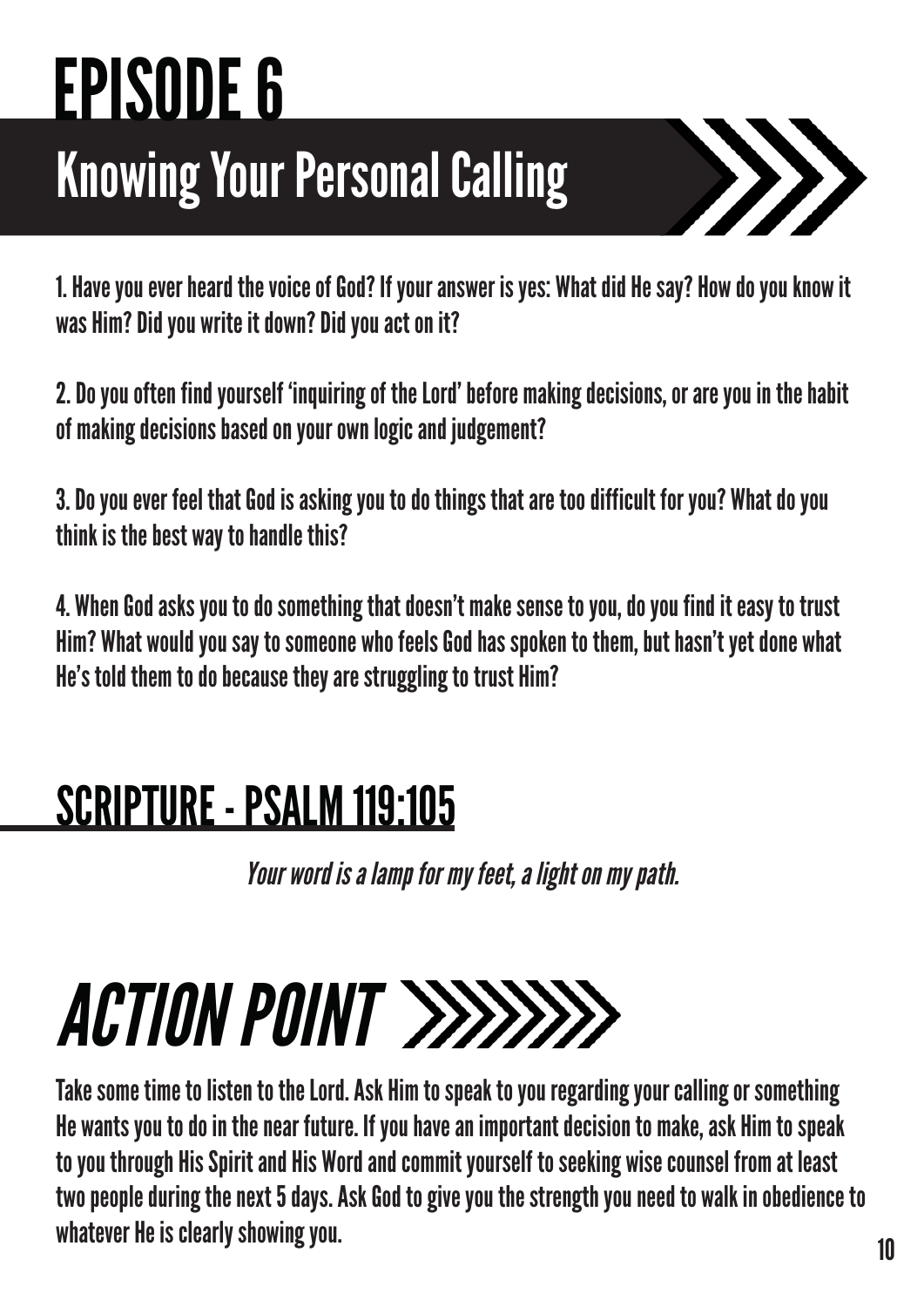### EPISODE 7 Operating in the Power of the Spirit

1. What most impacted you about what David said about the gifts of the Spirit? For what purposes are the gifts of the Spirit given?

2. If a person realises that his/her gifts are not their own, but that they are stewarding them, how do you think that will affect the way they use their gifts?

3. What gifts do you recognise are already in operation in your life?

4. Have you made the most of the opportunities God has given you in the past? Do you need to say sorry to Him for that and commit yourself to wholeheartedly using your gifts?

5. What's the difference between being self-confident and being confident in God?

6. What could you do to grow in the gifts God has given you and to fan them into flame?

7. Are you convicted that there are areas of your character that need to change so that you will be able operate in the spiritual gifts in a way that honours and pleases Him? For example, do you need to deal with areas of pride and selfishness in your heart, or a desire to bring glory to yourself?

#### SCRIPTURE - 1 CORINTHIANS 14:1

*Follow the way of love and eagerly desire gifts of the Spirit, especially prophecy.*

### *ACTION POINT*

Pray and ask God to show you the people in your life that He has called you to use your gifts to serve in this season. Ask Him to show you if there are gifts He's given you that you haven't discovered yet or areas where He wants you to step out in faith. Say sorry to God for the times you've despised or neglected to use your gifts and commit to joyfully using them. Eagerly desire the gifts of the Spirit and ask God to help you fan into flame the ones He has already given you.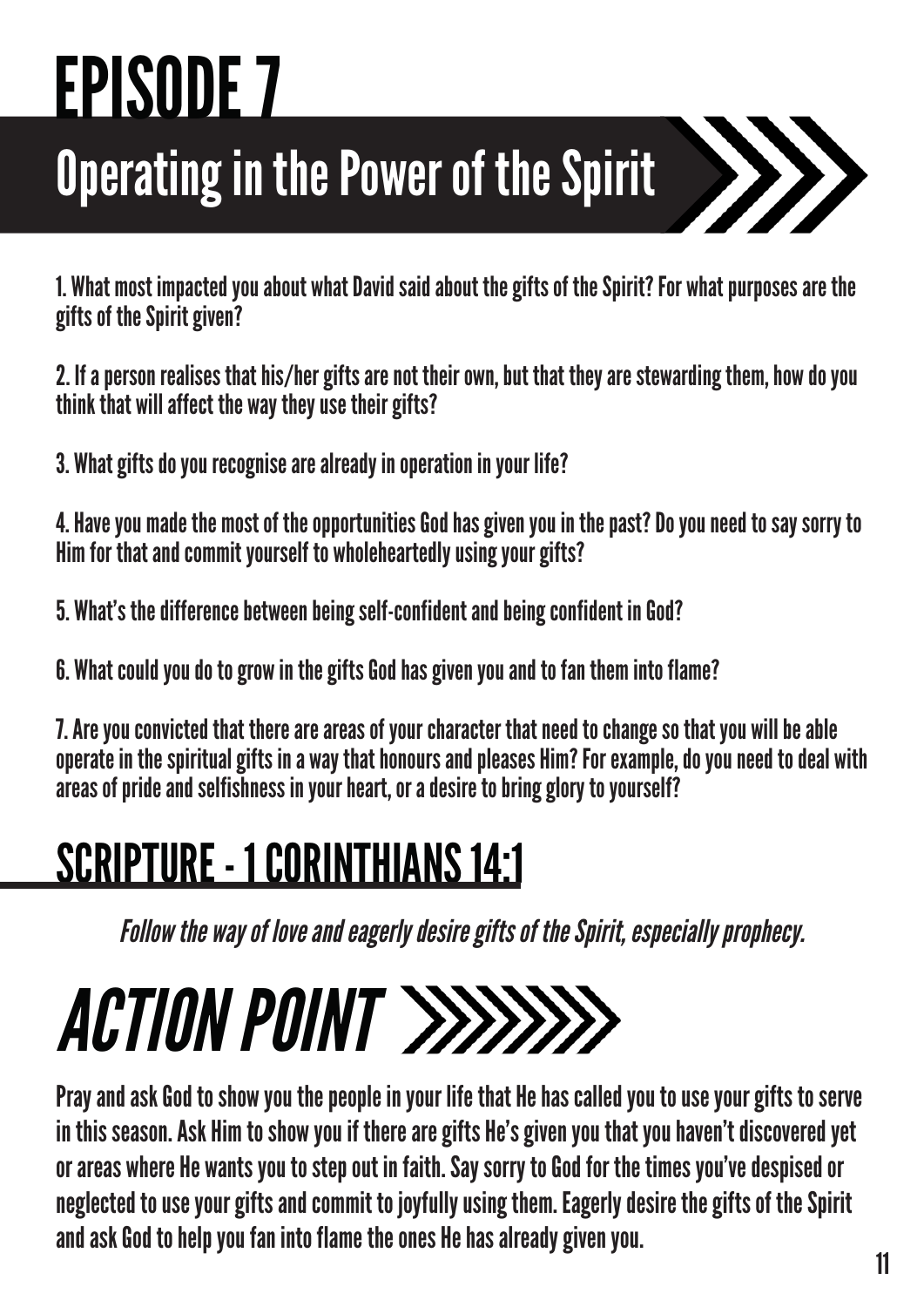#### EPISODE 8 What's Holding You Back?



2. Can you identify any of the following things in your own life:

Failure – feeling like you've failed God

Pride – trusting or putting confidence in your own ability

Fear – fear that stops you doing the things God wants you to do

Idolatry – things that have a tendency to become more important to you than God

Unresolved issues – addictions, depression, rejection, betrayal, wounds from the past

Do you think it's always possible to see these things in our own lives, or can others sometimes identify them in us more easily than we can?

3. Have you ever experienced God setting you free from a fear? Can you think of any fears that you still have? Could there be some lies that you still believe that are holding you back?

4. Are there areas where you need to be healed, delivered or set free? Have you had your focus mostly on:

- a. Your need for healing/freedom
- b. Where you think you need to be
- c. Jesus, the healer and deliverer

XXX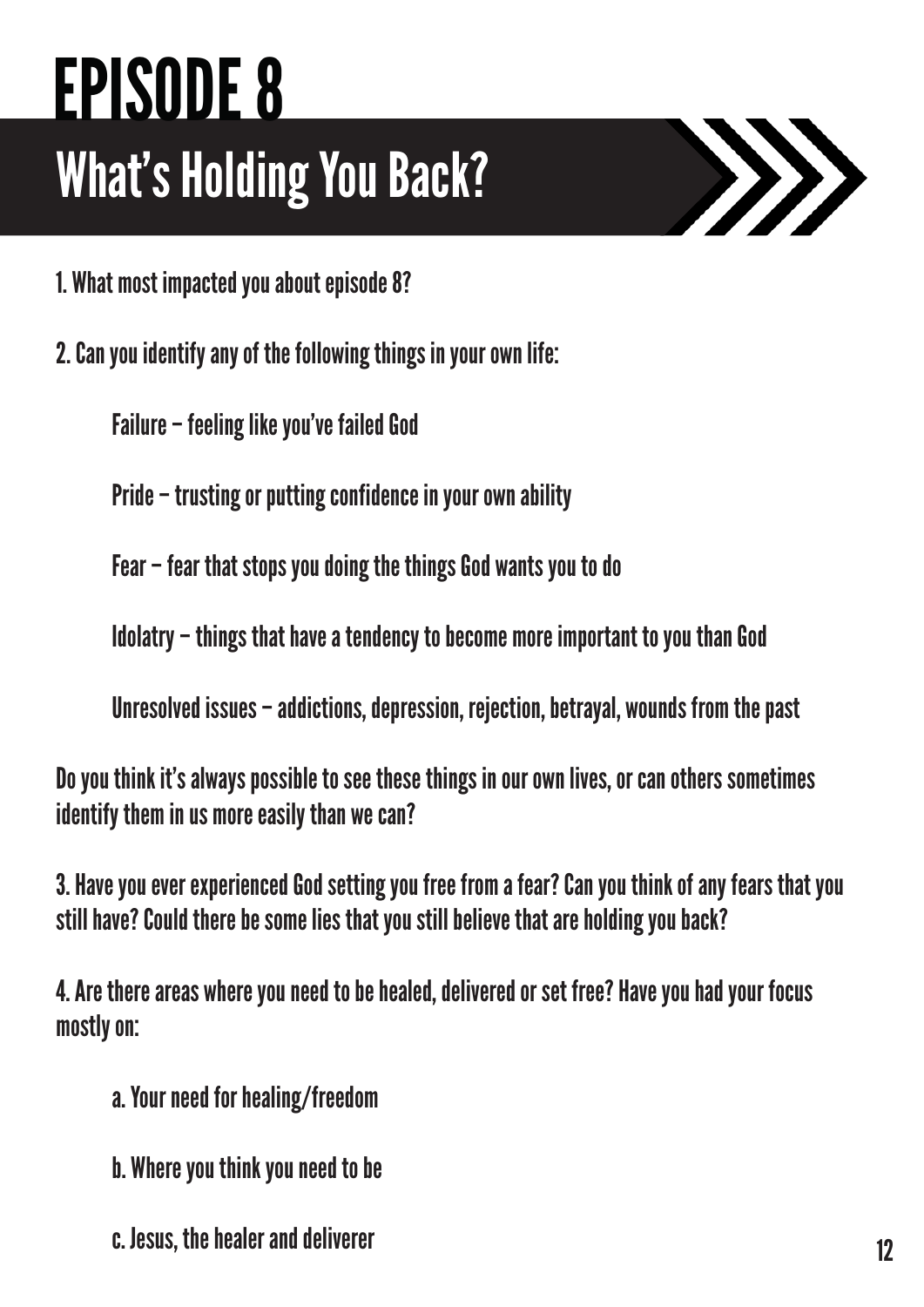#### EPISODE 8 continued...



5. What can you do on a daily basis that will help you to focus on Jesus and simply LISTEN and OBEY?

6. Is there an area of your life that you feel God has been convicting you about that needs to change? Are you responding correctly to Him and allowing Him to sanctify you?

David mentioned three things we can do  $-$  confess, repent and forgive

7. Ask God to soften your heart this week as you prepare yourself for episode 9 and consider this quote from Ep8: "God loves us just as we are but He loves us too much to leave us as we are".

#### SCRIPTURE - PSALM 34:4-5

*I sought the Lord, and he answered me; he delivered me from all my fears. Those who look to him are radiant; their faces are never covered with shame.*

### *ACTION POINT*

If you have been convicted in this episode, go before the Lord and say sorry for the things you've allowed to hold you back. Ask Him to reveal to you any deeper roots (for example past wounds or lies that you believe) that might still be affecting you today. Confess, repent and forgive as the Holy Spirit leads you and put your faith in Jesus - not only as your Savior but also as your healer and deliverer. Pray that God will soften and prepare your heart for episode nine.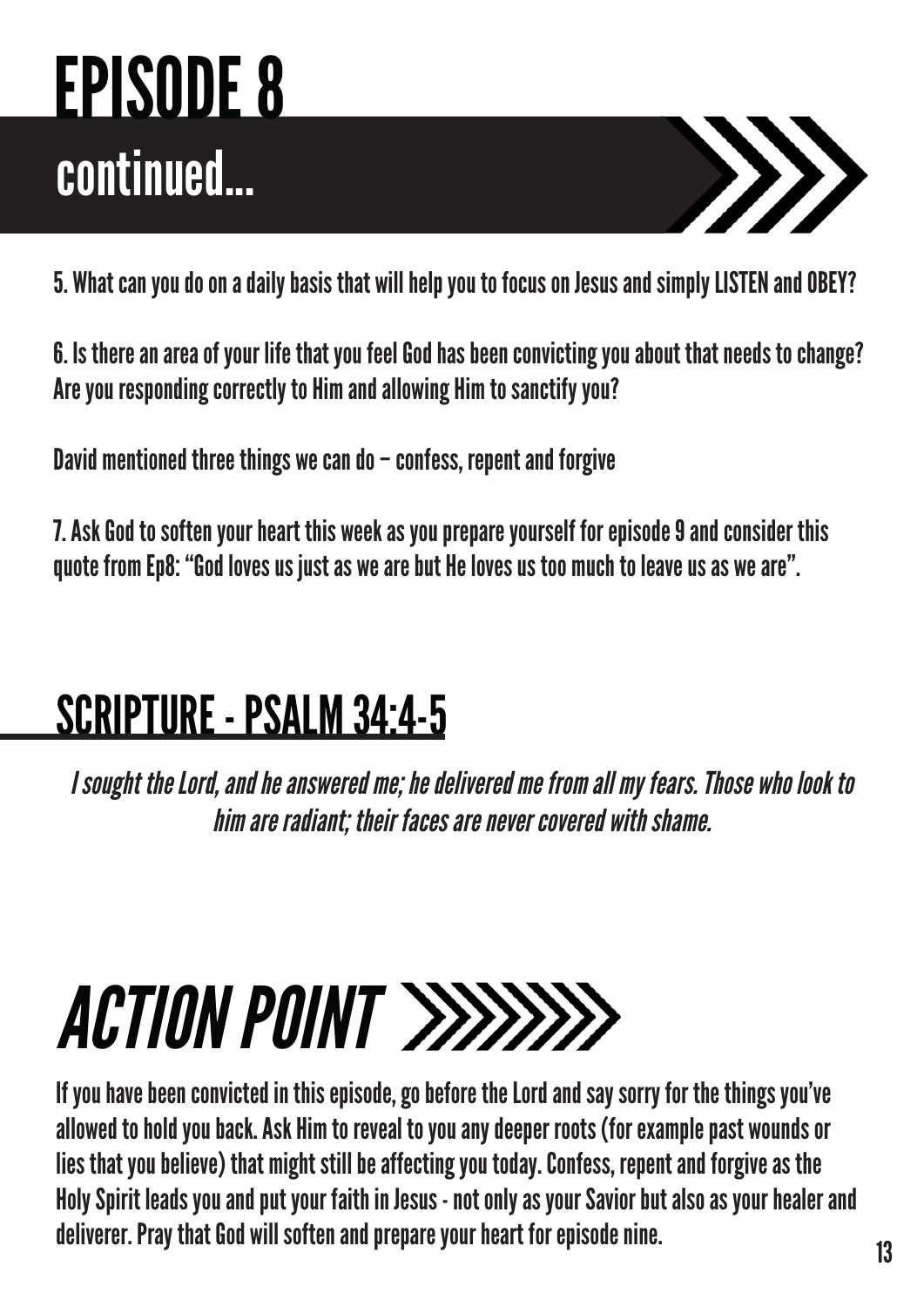### EPISODE 9 Freedom Through Forgiveness



1. What did you learn that was new about the transaction of forgiveness?

2. Did God remind you of anybody you need to forgive while you watched?

3. Did you have a sense that God was bringing release or healing as you prayed with David at the end? Is this a process that you need to spend some time on privately?

4. How will you approach forgiveness differently now you've received this teaching?

5. Do you think forgiveness might be a key that could bring more healing and freedom in your life in areas that you had perhaps lost hope that you would ever be free?

6. Have you ever lived with guilt and shame as a christian? What has helped you in times like this?

7. What do you think the Bible means when it says "There is therefore now no condemnation to them which are in Christ Jesus, who walk not after the flesh, but after the Spirit."- Romans 8:1

8. Has anything happened in your life that may have resulted in you trusting in God less than you did before, or something that you now realise you have been blaming Him for?

9. Do you ever struggle to forgive yourself? Do you sometimes set a higher standard for yourself than even God does?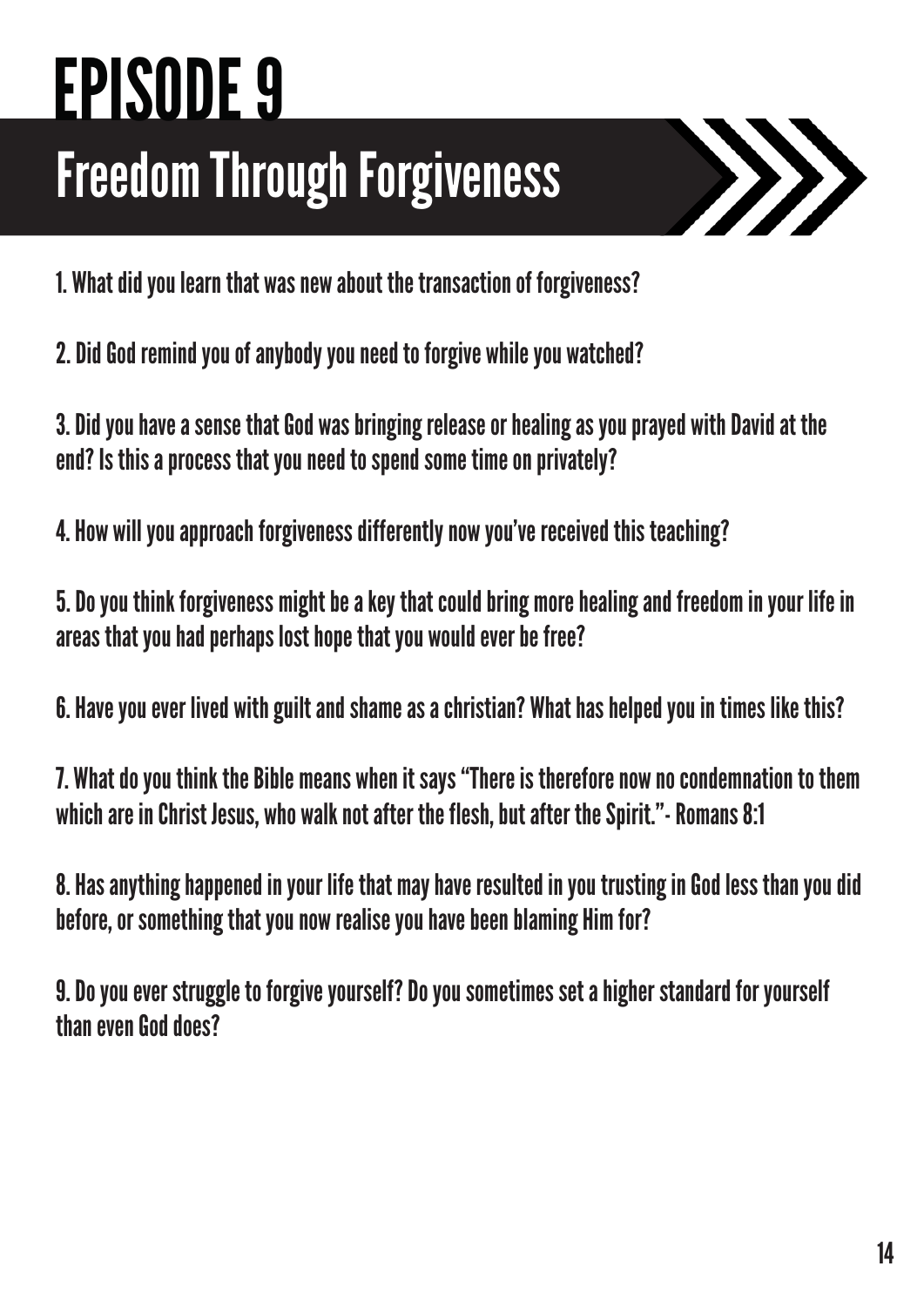#### EPISODE 9 continued...



#### SCRIPTURE - COLOSSIANS 3:13

*Bear with each other and forgive one another if any of you has a grievance against someone. Forgive as the Lord forgave you.*



Make a list of the people you need to forgive and take your time to work through this list with God. Ask Him to soften your heart and to remind you of how much He has forgiven you. Be real and express to Him the pain that you experienced to Him (let the emotions come out – it is normal to cry or feel frustrated/angry when you think about what happened to you). Release those people one by one from your judgement until you are able to freely bless them and really mean it from your heart. Ask God to help you do this and don't be in a rush.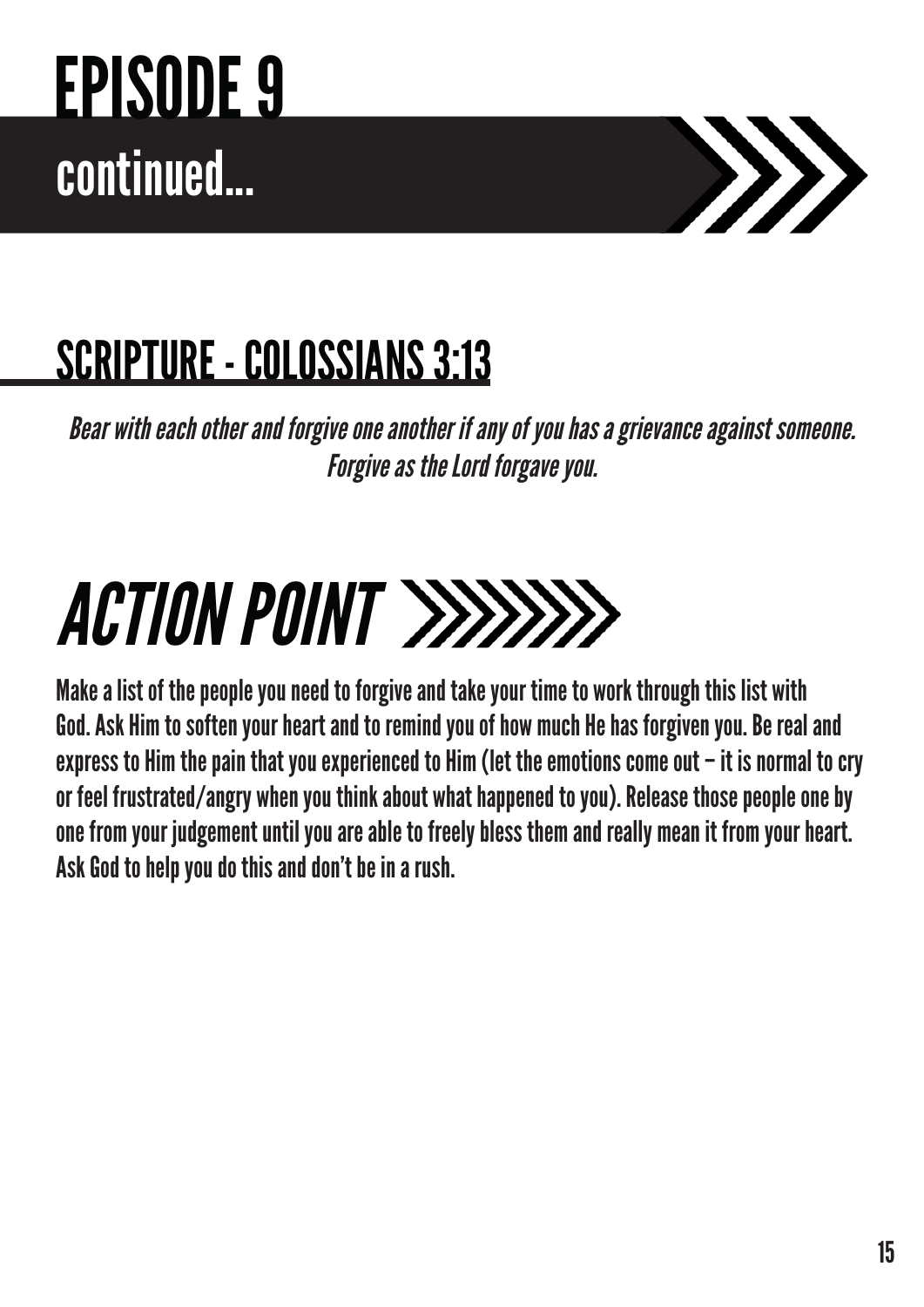### EPISODE 10 Grace – The Key to Breakthrough



1. What most impacted you about episode 10?

2. How would you have described the word "grace" before this teaching and how would you describe it now?

- 3. Were there any aspects of God's grace that were new to you?
- 4. How do you think this understanding of grace will help you on a daily basis?

5. Read Titus 2:11-15. Verse 15 says we should teach this to others. Is there someone in your life that would be blessed this week if you were to share with them how grace not only saves us but also teaches and empowers us to say "no" to ungodliness?

#### SCRIPTURE - 2 CORINTHIANS 12:9

*But he said to me, "My grace is sufficient for you, for my power is made perfect in weakness." Therefore I will boast all the more gladly about my weaknesses, so that Christ's power may rest on me.*

### *ACTION POINT*

Make a habit of asking God for grace in those moments when you feel tempted or you face a situation that feels beyond your natural ability to overcome. Come before God with humility and faith and step forward with confidence that He will slay that giant through you.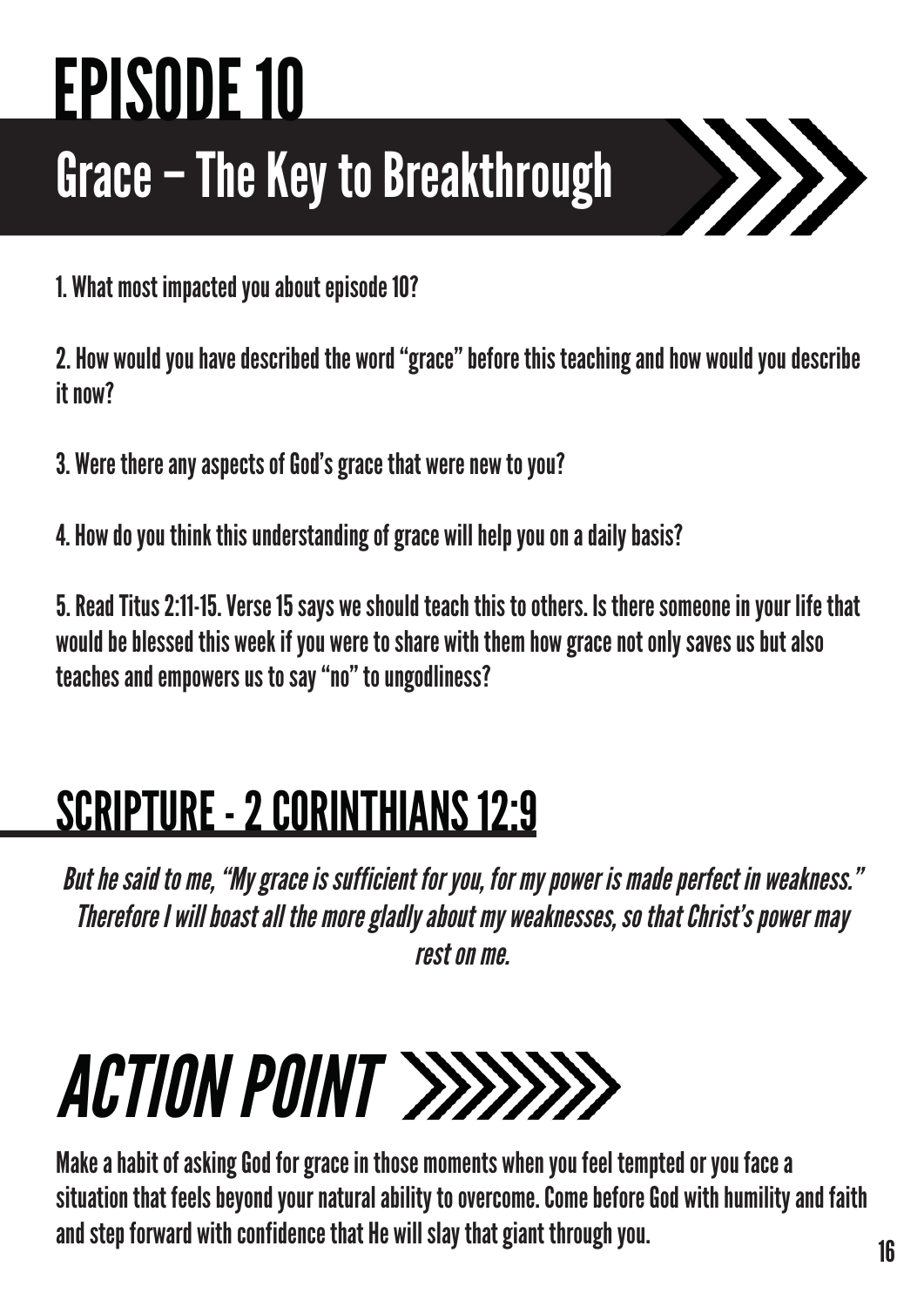### EPISODE 11 Persevering Through Trials



- 1. How does a person's faith get purified?
- 2. In one sentence, what do you think is the purpose of trials?
- 3. What do you think it means to keep a "right attitude" when going through trials?

4. Do you think it's possible for a person to fulfill God's calling on their life without ever having to go through trials?

5. Are there any behaviours or character traits in you that rise to the surface when you face trials? If those things were removed from your life, do you think you would be able to better reflect the character of Jesus to the people around you?

6. What is the reward that God gives to the believer who perseveres through trials? (Answer is in James 1:12)

7. Are there any circumstances in your life that you keep asking God to take away? Will you have a different perspective on those circumstances after watching this teaching?

8. Can you think of ways to help yourself (and others) focus on the eternal significance of trials, rather than on the practical difficulties you (or they) are facing?

#### SCRIPTURE - James 1:4

*Let perseverance finish its work so that you may be mature and complete, not lacking anything.*



Say sorry to God for the times you have complained about your circumstances, rather than recognising that it was an opportunity to become more like Jesus. Ask God to teach you what it means to persevere and to enable you to "let perseverance finish its work". Remember, the season you are in has a purpose, and every season is preparation for the next. If you persevere in this season, you will be ready for the next thing God has for you.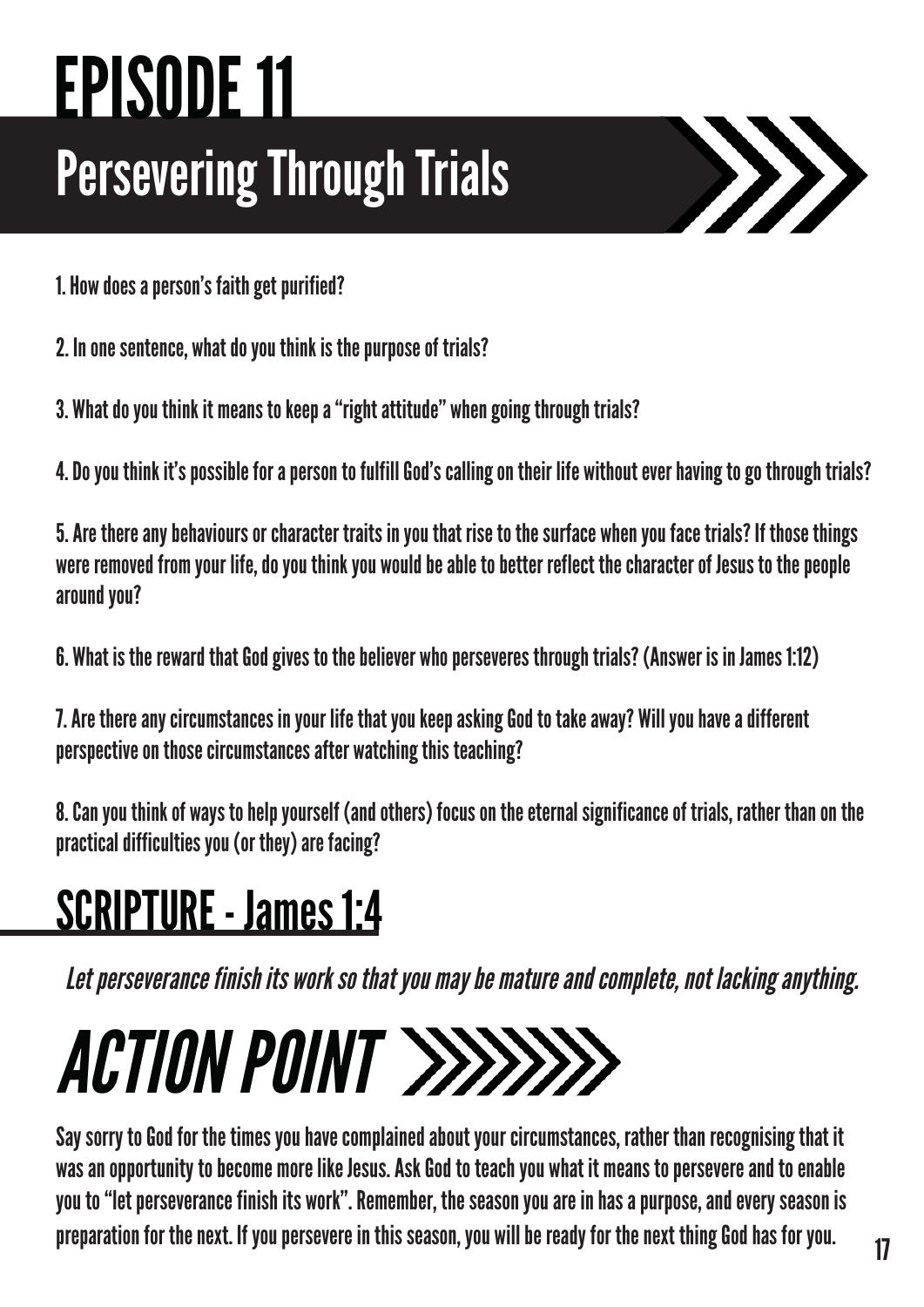### EPISODE 12

#### Fully Equipped For Service In God's Kingdom

1. What are the three basic things we need in our lives to be fully equipped for service in God's Kingdom?

2. David said that most people in this world seek to be HAPPY, PRODUCTIVE and SUCCESSFUL. Do you think this is true? What is the difference between this approach to life and God's will for us which is to be JOYFUL, FAITHFUL and FRUITFUL?

3. Have you ever fallen into the trap of comparing yourself with others? What was the fruit of that?

4. Do you sometimes feel the need to defend yourself? What do you think would happen if you allowed God to defend you and you simply focus on following Him?

5. How will your life be different after watching this series? Will you seek to be led by the Spirit in all of your decisions?

#### SCRIPTURE - EPHESIANS 3:20

*Now to him who is able to do immeasurably more than all we ask or imagine, according to his power that is at work within us, to him be glory in the church and in Christ Jesus throughout all generations, for ever and ever! Amen.*

### *ACTION POINT*

God has chosen you, called you and empowered you. As you step forward into the plans and purposes He has for you, He will guide you, protect you and provide for you. Don't shrink back. Don't allow the lies of the enemy or the riches and cares of this life to deter you from what He has called you to do. Keep your eyes fixed on Jesus and trust Him with all of your heart. Listen and obey. Take risks. Be faithful with what you have. If you do, you will one day hear the words, 'Well done, good and faithful servant! You have been faithful with a few things; I will put you in charge of many things. Come and share your master's happiness!' (Matthew 25:23).